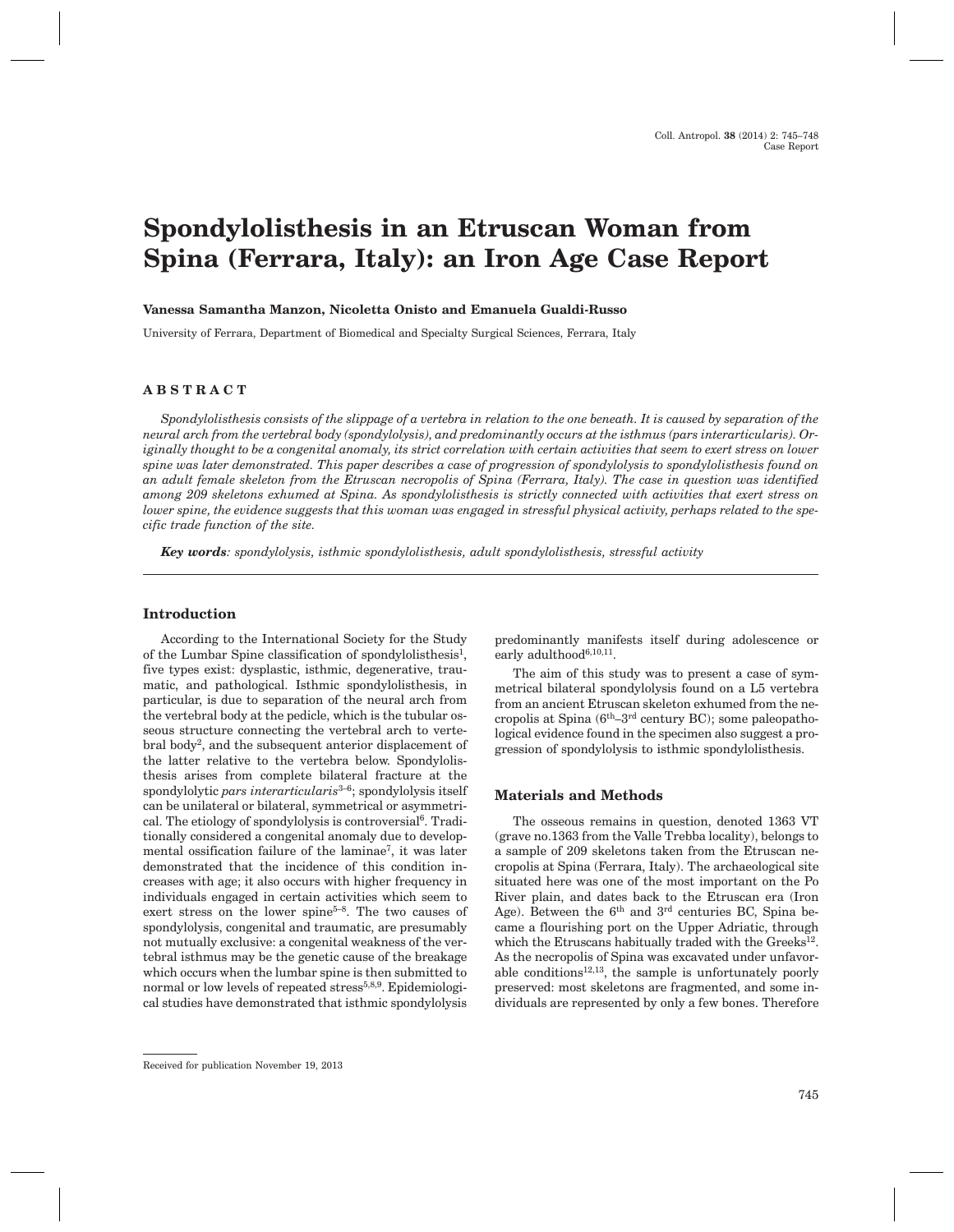only 152 vertebrae, belonging to 31 different individuals, are present: 69 cervical, 54 thoracic, and 29 lumbar. The cervical vertebrae came from a total of 15 skeletons (7 males and 8 females); the thoracic from 11 (5 males, 5 females and one indeterminate); and the lumbar vertebrae from a total of 12 individuals (5 males, 6 females and one indeterminate). Among the 29 lumbar vertebrae analyzed, 6 were identified as L1, 6 as L2, 5 as L3, 5 as L4, and 7 as L5. Only seven individuals (2 M and 5 F) possessed the L5 vertebra. The osseous material was aged and sexed according to standard anthropological techniques $14-17$ , and examined from a paleopathological perspective. Only skeleton 1363 showed symmetrical bilateral spondylolysis of the 5th lumbar vertebra*,* with pathological evidence suggesting a progression to spondylolisthesis<sup>6,8</sup>.

## **Results**

Skeleton 1363 VT was incomplete and poorly preserved, and only the following fragments were present: pieces of skull and mandible, the left mandibular 3rd molar, the left clavicle, the L5 vertebra (the only one preserved), some pieces of the pelvis, and the distal epiphysis of the right femur. Anthropological analysis indicated that these bones belonged to an adult woman aged 40–44 years. Macroscopic analysis evinced a complete bilateral separation between the arch and body at the isthmus, or *pars interarticularis* (Figure 1), of the L5 vertebra. The cleft was found to be bilateral and symmetrical, and completely separates the vertebral body and pedicles, transverse processes and upper articular processes (still present) from the laminae, spinous process and zygoapophyses (lacking). Both apophyses show reabsorption and remodeling at the point of fracture (Figures 2–4) with little impingement of the neural canal by irregular new bone; the left side shows slightly more remodeling than the right, thereby suggesting that the cleavage occurred initially on the former (Merbs, 2002). Both articular processes present marked remodeling, which indicates that



*Fig. 1. The 5th lumbar vertebra of skeleton 1363 VT, showing bilateral symmetrical spondylolysis.*



*Fig. 2. Detail of fractures, showing remodeling.*



*Fig. 3. Detail of left pars interarticularis with remodeled fracture.*

the separation took place a long time *ante mortem*. The upper end-plate of the L5 vertebral body exhibits no evidence of degeneration, rather vertebral body compression at the medial portion of the lower end-plate; the evident cupping of the end-plate and accompanying pitting and sclerosis suggest involvement of the inter-vertebral disc. This evidence, together with the presence of an osteophyte (Figure 5) on the left side of the lower *plateau* of the vertebral body, is indicative of the presence of olisthesis of the L5, which had slipped forward on the sacrum (antero-listhesis)8,18,19.

## **Discussion and Conclusion**

Spondylolisthesis is not a rare consequence of bilateral spondylolysis: if the vertebral body becomes separated from the arch (a condition typical of symmetrical bilateral spondylolysis) it becomes free to slip. Anterior slippage is particularly common in the case of spondylolysis involving the lumbo-sacral region, where the vertebral bodies are ventrally oriented downwards due to curvature of the lumbar spine and gravity. Spondylolysis is generally found in between 3% and 10% of the current adult population<sup>17</sup>. The frequency of this condition varies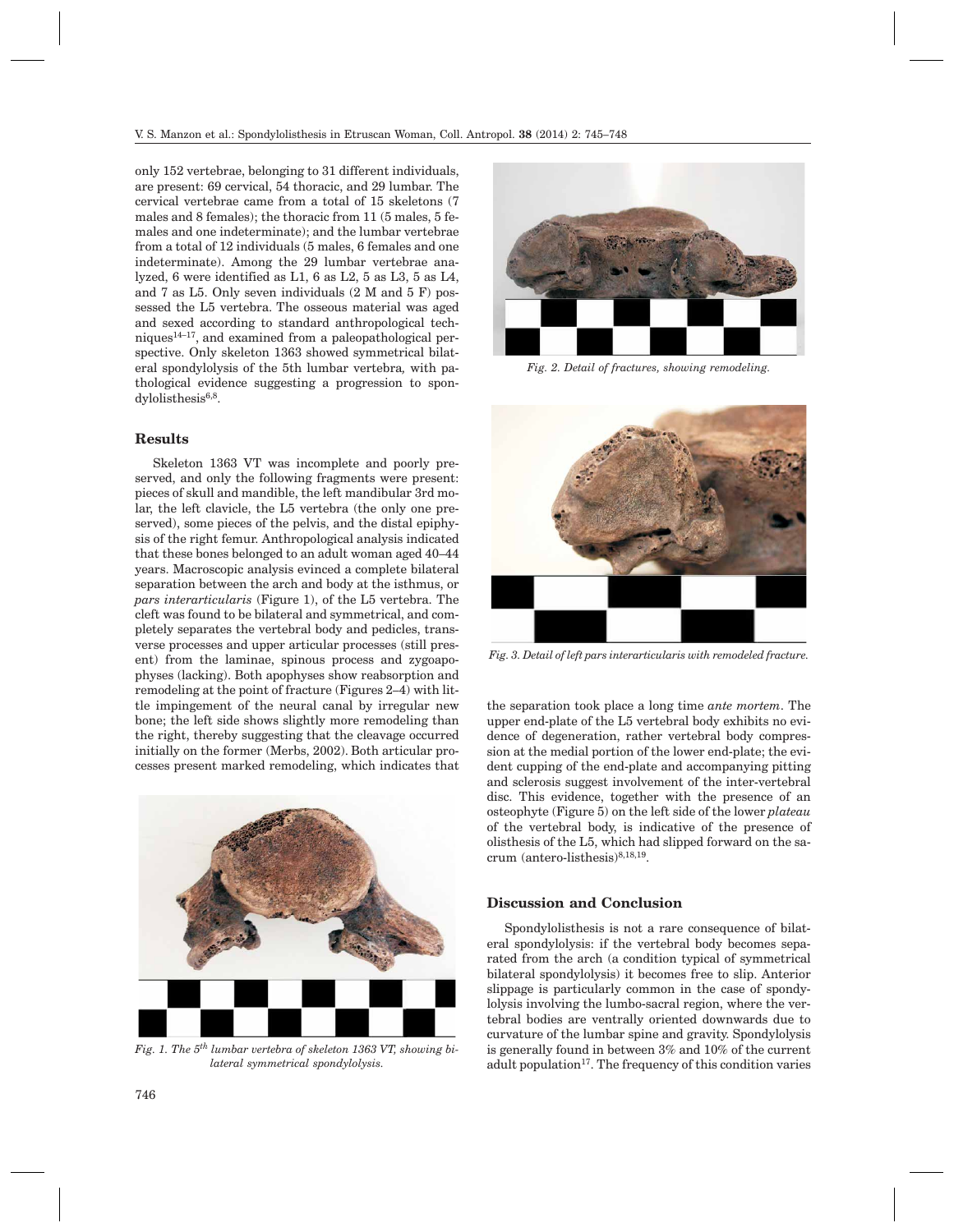

*Fig. 4. Detail of right pars interarticularis with remodeled fracture.*



*Fig. 5. Detail of osteophyte on left edge of lower end-plate sclerosis and surface re-absorption due to inter-vertebral disc degeneration.*

between races, peaking at  $35\%$  in Alaskan Eskimos<sup>5</sup>, suggesting their particular predisposition, probably related to subsistence activities. As mentioned above, the etiology of spondylolysis is genetic predisposition succeeded by repeated stress to the *pars interarticularis*. In particular, it seems that spondylolysis is the result of mechanical forces, especially hyperextension, hyperflexion and torque of the lumbar spine, acting on the vertebral isthmus19: »from a biomechanical point of view, the inferior processes of a vertebra and their related facets act as a hammer impacting the *pars interarticularis* region of the contiguous inferior vertebra, which acts as an anvil. With a recurrent hammering force or an acute trauma that exceeds the force sustainable in this articular area, stress fracture can occur«21. Indeed, spondylolysis is found frequently in athletes and workers who carry out intense physical activities, such as lifting heavy objects $10,11,21-23$ . In previously documented archaeological skeletal remains, a high incidence of bilateral and complete spondylolysis has been found in the lumbar spines of adult males in Chamorro graves (Hyatt site, Tumon Bay, Guam Isle) from the Latte Period (1200-1521 AD)<sup>20</sup>; this disease, observed with particular frequency in adult males, is deemed to be the direct consequence of daily physical and occupational activities, namely fishing, harpooning and pulling or lifting the heavy stones used as house pillars. Moreover a high frequency of spondylolysis was also found in a sample from a late Chinchorro fishing population in Arica, Chile (about 2000 BC)3, in whom bilateral separation of the neural arch was reported in 18% of males (affected females were not detected). Bio-archaeological studies have demonstrated that the Chinchorro people practiced a strict division of labour<sup>21</sup>, thus only the male population was affected by spinal trauma, probably caused by their maritime subsistence, i.e. hunting sea mammals and collecting shellfish from the slippery rocks on the rocky coastal area where they lived.

The pattern of spondylolysis on the L5 of the female skeleton 1363 VT, as seen by macroscopic observation of the isthmus, or *pars interarticularis*, is consistent with a diagnosis of isthmic spondylolisthesis, even though dysplastic spondylolisthesis cannot be completely excluded owing to the poverty of the skeletal sample. However, neither can the possibility that this 40–44 year-old woman suffered from lower back pain caused by a developmental type of spondylolisthesis be dismissed<sup>10</sup>. Indeed, the presence of complete remodeling at the point of fracture and little impingement of the neural canal by new bone suggests that the cleavage in question took place after puberty (probably when she was 20 years old), which accords with the specific age of incidence of cleavage at the *pars interarticularis* reported by Earl<sup>10</sup> and Mays<sup>25</sup>. The breakage pattern documented herein reflects the changing biomechanical properties of the human lumbar spine during the transition between the pubertal stage and full adulthood, when the neural arch has not yet reached the strength of the latter, but is less elastic than during childhood or adolescence; the capsular ligaments of the apophyseal joint are stronger and bone is less stiff in younger than in older adults, thus the former group has a greater propensity towards bending about the *pars interarticularis*, and hence a tendency toward fatigue failure under repetitive loading. Moreover, despite the sex of the affected specimen, the evidence gathered leads us to speculate that she engaged in activities that exerted high levels of static and dynamic stress on the lumbar region, above the threshold tolerable by the bone in question, which entailed repetitive cyclical extension and torsion of the spine, such as lifting and carrying heavy objects1,10,20. However, another possible cause of stress to the lumbar region could be pregnancy and the habit of carrying children in the arms<sup>8</sup>.

In conclusion, this investigation reveals spondylolysis and spondylolisthesis in a female Iron Age specimen from Northern Italy. It is feasible that this pathological pattern was not infrequent in past populations, particularly among Etruscans involved in the loading of goods